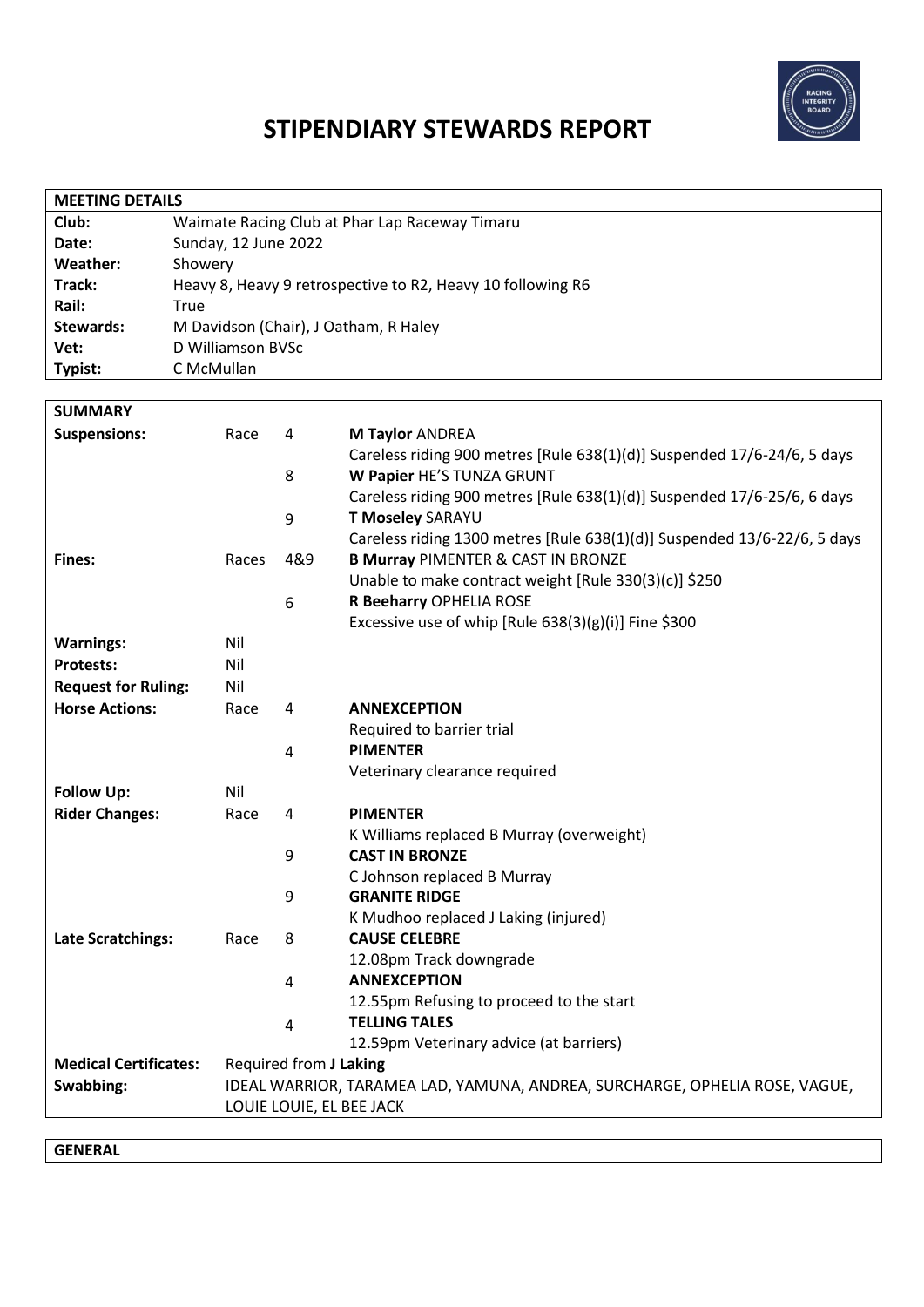Rider **B Murray** was fined \$250 by the Adjudicator after being unable to make the contracted weight for his rides in Races 4 (PIMENTER) and 9 (CAST IN BRONZE) and was replaced as per above Summary.

## **SUPPLEMENTARY**

Nothing to report

| <b>RACE COMMENTS</b>                                                                                                                                                                                                                                                    |                                                                                                  |  |  |  |
|-------------------------------------------------------------------------------------------------------------------------------------------------------------------------------------------------------------------------------------------------------------------------|--------------------------------------------------------------------------------------------------|--|--|--|
| Race 1                                                                                                                                                                                                                                                                  | <b>WAIMATE RACING CLUB MAIDEN 2200m</b>                                                          |  |  |  |
| The start was delayed after PRIMA DONNA became fractious in the barriers.                                                                                                                                                                                               |                                                                                                  |  |  |  |
| KRYSTALSBAR (B Murray) - Slow away.                                                                                                                                                                                                                                     |                                                                                                  |  |  |  |
| <b>CHOICE MOMENT</b> (C Johnson) - Raced keenly in the early stages before being allowed to improve forward to lead<br>passing the 1300 metres. Rider was spoken to advisedly regarding riding his mounts out fully to the finish when<br>circumstances permit.         |                                                                                                  |  |  |  |
| <b>THE CATS PYJAMAS</b> (J Laking) - When questioned regarding performance rider advised that the gelding had been<br>under pressure a long way from home and had been very disappointing. A post-race veterinary inspection did not<br>reveal any obvious abnormality. |                                                                                                  |  |  |  |
| Race 2                                                                                                                                                                                                                                                                  | <b>GM ACCOUNTING &amp; CONSULTING MAIDEN 1600m</b>                                               |  |  |  |
| LA TRAVIATA (G Jogoo) - Slow away.                                                                                                                                                                                                                                      |                                                                                                  |  |  |  |
| <b>GABBY DIAZ</b> (R Beeharry) - Raced wide without cover throughout.                                                                                                                                                                                                   |                                                                                                  |  |  |  |
| TARAMEA LAD (M McNab) - When asked to comment on the apparent improved performance, stable connections<br>advised that the gelding appreciated the wetter track today and a trouble free run.                                                                           |                                                                                                  |  |  |  |
| FOLKTALE (R Mudhoo) - Rider reported that the mare was not entirely comfortable in today's track conditions.                                                                                                                                                            |                                                                                                  |  |  |  |
| Following the running of this race the track was downgraded to Heavy 9 retrospective to race 2.                                                                                                                                                                         |                                                                                                  |  |  |  |
| Race 3                                                                                                                                                                                                                                                                  | <b>GARRARD &amp; LIVAMOL 1600m</b>                                                               |  |  |  |
|                                                                                                                                                                                                                                                                         | MISS CURIOUS (C Johnson) - Slow away then further hampered when crowded shortly after the start. |  |  |  |
| HARLEEN QUINZEL (G Jogoo) - Steadied near the 1300 metres when crowded to the inside of DOUBLE PROSPERITY. B<br>May was advised to exercise greater care when shifting ground.                                                                                          |                                                                                                  |  |  |  |
| SHANGHAI EXPRESS (D Montes de Oca) - Raced three wide without cover.                                                                                                                                                                                                    |                                                                                                  |  |  |  |
| TENNESSEE ROCK (R Mudhoo) - Over raced whilst leading through the middle stages.                                                                                                                                                                                        |                                                                                                  |  |  |  |
| YAMUNA (K Asano) - Held up early in the run home having to shift outwards across heels passing the 250 metres to<br>find clear racing room.                                                                                                                             |                                                                                                  |  |  |  |
| DOUBLE PROSPERITY (B May) - Briefly steadied in the shadows of the post when SHANGHAI EXPRESS lay out under<br>pressure.                                                                                                                                                |                                                                                                  |  |  |  |
| Race 4                                                                                                                                                                                                                                                                  | <b>DIANNE GOODEVE MAIDEN 1600m</b>                                                               |  |  |  |
| The start of this race was delayed approximately 5 minutes due to the late scratching of the following two runners:                                                                                                                                                     |                                                                                                  |  |  |  |
|                                                                                                                                                                                                                                                                         |                                                                                                  |  |  |  |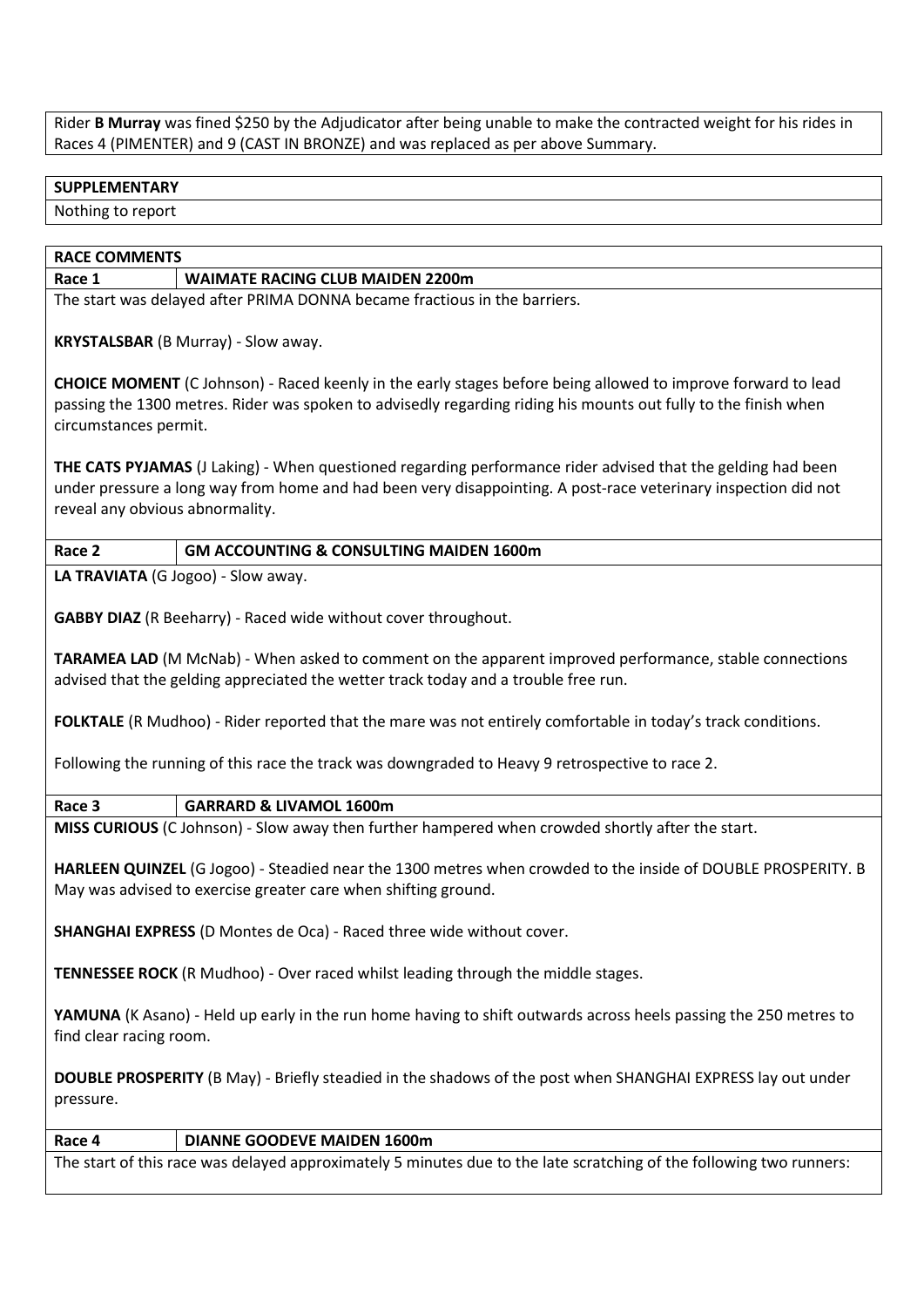**ANNEXCEPTION** (G Jogoo) - Late scratched at 12.55pm after refusing to proceed to the start. Connections were advised that the mare must barrier trial to Stewards' satisfaction prior to racing next.

**TELLING TALES** (J Laking) - Late scratched at 12.59pm on veterinary advice.

**ANDREA** (M Taylor) - Over raced through the middle stages and near the 900 metres shifted in to avoid the heels of PIMENTER.

**DUSHKU** (K Asano) - Crowded and checked passing the 900 metres. Lay out over the concluding stages having to be straightened by its rider.

**PIMENTER** (K Williams) - Under pressure passing the 600 metres and was not persevered with in the final straight, with the rider unable to offer any excuses for the disappointing performance. A post-race veterinary inspection revealed a heart irregularity, with a veterinary clearance required prior to racing next.

**M Taylor** (ANDREA) - Admitted a charge of careless riding, with the assistance of Jockey Mentor D Walsh, in that she permitted her mount ANDREA to shift inwards when not sufficiently clear of DUSHKU which was crowded and checked passing the 900 metres. After considering submissions the Adjudicator imposed a suspension of M Taylor's licence to ride in races from the conclusion of racing on Thursday 16 June until the conclusion of racing on Friday 24 June, 5 national riding days.

## **Race 5 DUNSTAN HORSEFEEDS MAIDEN 1200m**

**BEAUTY'S SECRET** (M McNab) - Hampered leaving the barriers.

**SHOW US PLENTY** (Y Atchamah) - Hampered leaving the barriers.

**WILKINSON** (C Carmine) - Jumped away awkwardly hampering BEAUTY'S SECRET and SHOW US PLENTY. Hampered near the 900 metres when avoiding the fallen horse and rider. Hung outwards rounding the final bend.

**THE MOTIVATOR** (BB Hong) - Became awkwardly placed near heels passing the 900 metres and when being steadied shifted out clipping a heel blundering and unbalancing the rider, shifting outwards abruptly making firm contact with HIGHLAND FLING which was taken out onto SURCHARGE with HIGHLAND FLING clipping a heel and falling dislodging rider J Laking. J Laking was attended to by St John on-course Paramedics and as a result was stood down from his one remaining ride suffering bruising to his back. J Laking was advised that a medical clearance would be required prior to riding next.

**HIGHLAND FLING** (J Laking) - Crowded clipping a heel and falling dislodging its rider passing the 900 metres. Underwent a post-race veterinary inspection which did not reveal any obvious abnormality.

**MORRIE** (K Williams) - Hampered near the 900 metres when avoiding the fallen horse and rider.

**SURCHARGE** (L Allpress) - Contacted and unbalanced near the 900 metres.

**GLOBAL BEAUTY** (B May) - Shifted ground under pressure over the concluding stages and near the winning post made contact with SURCHARGE.

**MOVIE STAR** (K Asano) - Required treatment post-race suffering leg abrasions consistent with having been galloped on during the running.

**Race 6 NZB INSURANCE PEARL SERIES RACE 1200m JUSTABELLE** (T Moseley) - Jumped away awkwardly.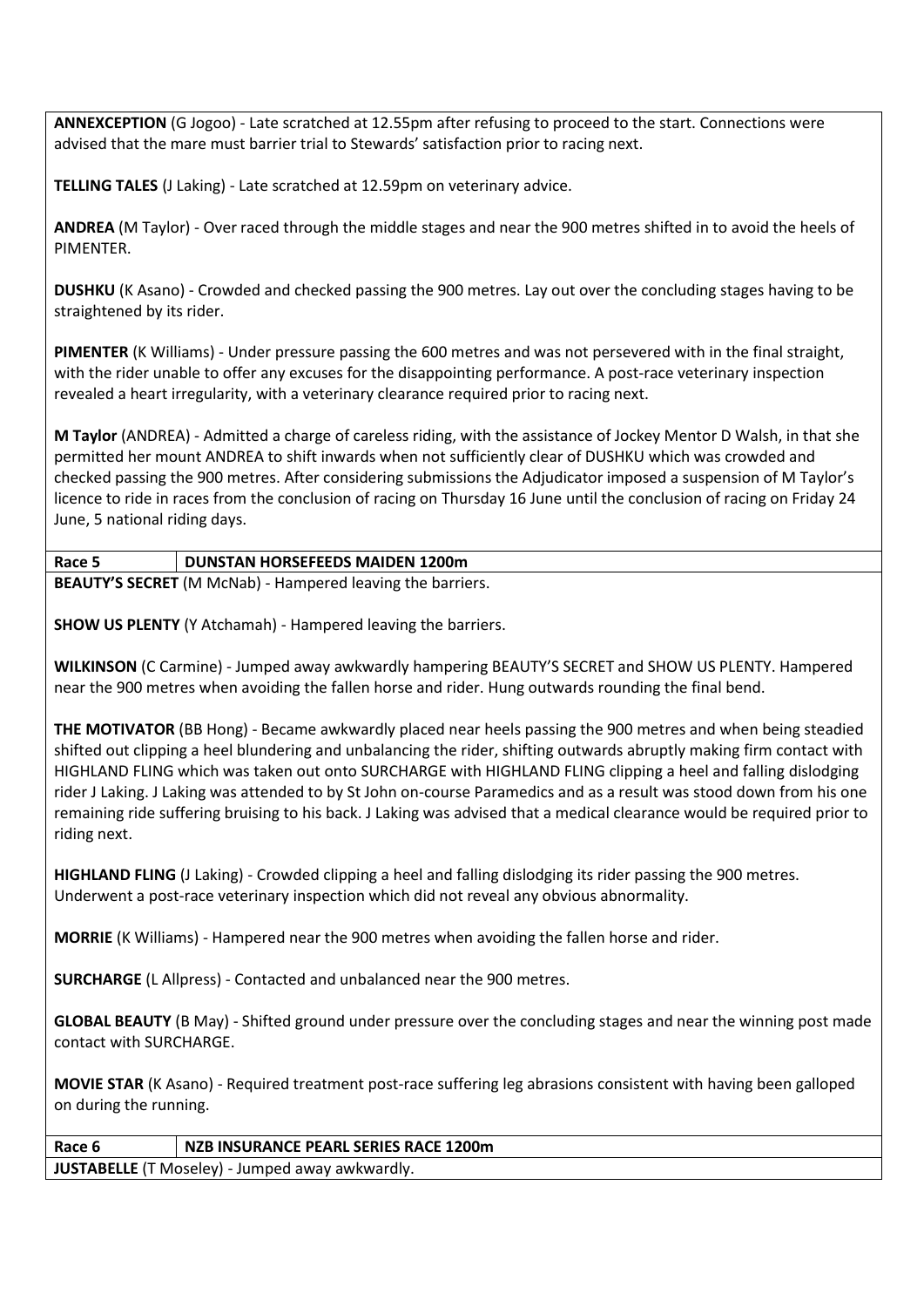**SHOW ME CHAMPAGNE** (K Chowdhoory) - Slow away before being further hampered when crowded by JUSTABELLE.

**GALLERY GIRL** (L Allpress) - Slow away. Rider reported that the mare had made abnormal breathing noises during the running. A post race veterinary inspection did not reveal any obvious abnormality.

**HELLO MARY LOU** (S Toolooa) - Jumped away awkwardly before being contacted by GALLERY GIRL.

**SWEET FIELDS** (R Mudhoo) - Contacted shortly after leaving the barriers.

**MISS HARLEY QUINN** (G Jogoo) - Raced wide without cover for the majority of the race.

**TRADITION** (Y Atchamah) - Held up early in the run home.

**CASTLE ON THE HILL** (S Wynne) - When questioned regarding the performance of this favoured runner, rider was of the opinion that the mare was out paced in the early stages and believed CASTLE ON THE HILL was looking for further ground after finding the line fairly in the run home.

**R Beeharry** (OPHELIA ROSE) - Admitted a charge in that he struck his mount OPHELIA ROSE 7 times prior to the 100 metre mark. After considering submissions the Adjudicator imposed a fine of \$300.

Following this race the track was further downgraded to Heavy 10.

## **Race 7 DUNSTAN HORSEFEEDS WAIMATE CUP 2200m**

**JIMINY CRICKET** (B May) - Restrained to obtain cover in the early stages after jumping from an outside barrier. Outpaced in the middle stages when the tempo of the race increased.

**EKSTREMEMISS** (G Jogoo) - Steadied when placed in restricted room to the inside of VAGUE which was taken in by MISS TAVI (K Williams) near the 1800 metres. K Williams was advised to exercise greater care.

**DEE AND GEE** (M Taylor) - Rider reported that the mare was uncomfortable in today's Heavy track conditions.

**Race 8 BOB GOODEVE MEMORIAL 1200m**

**SELFIE** (K Mudhoo) - Began awkwardly.

**SENTIENT** (Y Atchamah) - Slow into stride. Crowded and checked passing the 900 metres.

**PLAY THE FIELD** (R Mudhoo) - Over raced racing into the first bend having to be steadied away from heels.

**ANDUIN** (L Allpress) - Raced wide without cover in the early stages.

**HE'S THE MAN** (K Asano) - Raced wide from the 1000 metres. When asked to comment on performance, rider was of the opinion the gelding had not handled today's Heavy track conditions.

**W Papier** (HE'S TUNZA GRUNT) - Admitted a charge of careless riding, with the assistance of Jockey Mentor D Walsh, in that he permitted his mount HE'S TUNZA GRUNT to shift inwards forcing SENTIENT inwards across heels being crowded and checked passing the 900 metres. After considering submissions the Adjudicator imposed a suspension of W Papier's licence to ride in races from the conclusion of racing on Thursday 16 June until the conclusion of racing on Saturday 25 June, 6 national riding days.